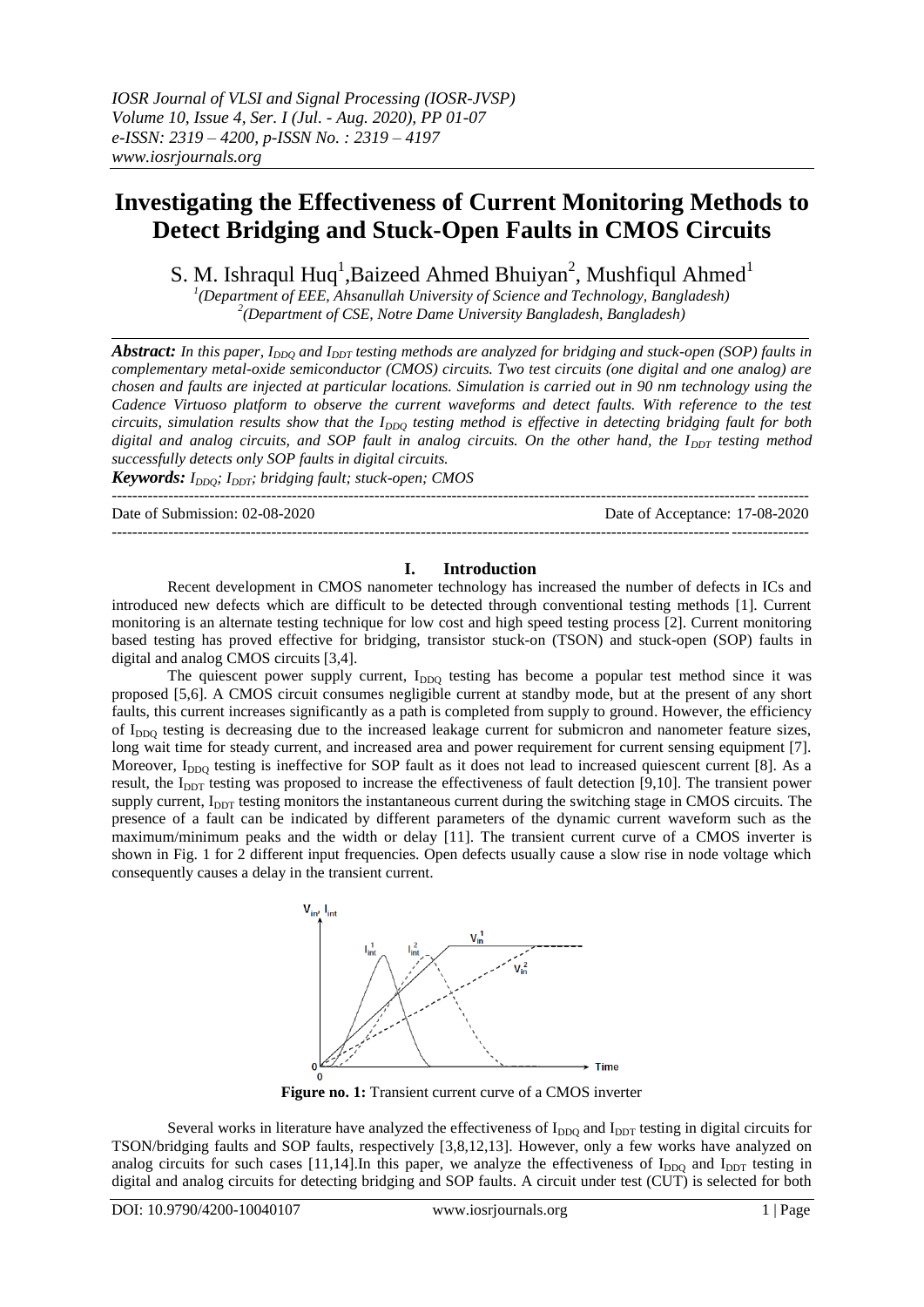cases. The faults are inserted and output currents are simulated using Cadence Virtuoso in 90 nm technology. The paper is organized as follows: section 2 briefly describes the test methodology, section 3 presents the CUTs and discusses the fault conditions, section 4 presents the simulation results and performance analysis. Finally, section 5 concludes the paper.

## **II. Test Methodology**

The overall test methodology to determine the effectiveness of the two test techniques for digital and analog circuits is briefly presented as a flow chart in Fig. 2. At first, the fault types are selected and inserted at a certain position of the circuit. The two fault types analyzed in the circuits are bridging and SOP faults. The corresponding input combination is applied which will cause two different current values for fault-free and faulty cases. This input combination is called the test vector (TV). The testing method  $(I_{DDO}/I_{DDT})$  is then selected to observe the change in current waveforms and determine whether the faults have been detected effectively.



# **Figure no. 2:** Test Methodology

## **Bridging Fault:**

A bridging or short fault occurs when two terminals in a circuit are shorted. It can occur at the intergate or intra-gate level of ICs. Bridging fault occurring between the drain and source terminals of a transistor are also called TSON fault. An example of a bridging fault between the outputs of two different NOR gates is shown in Fig. 3.



**Figure no. 3:** Bridging fault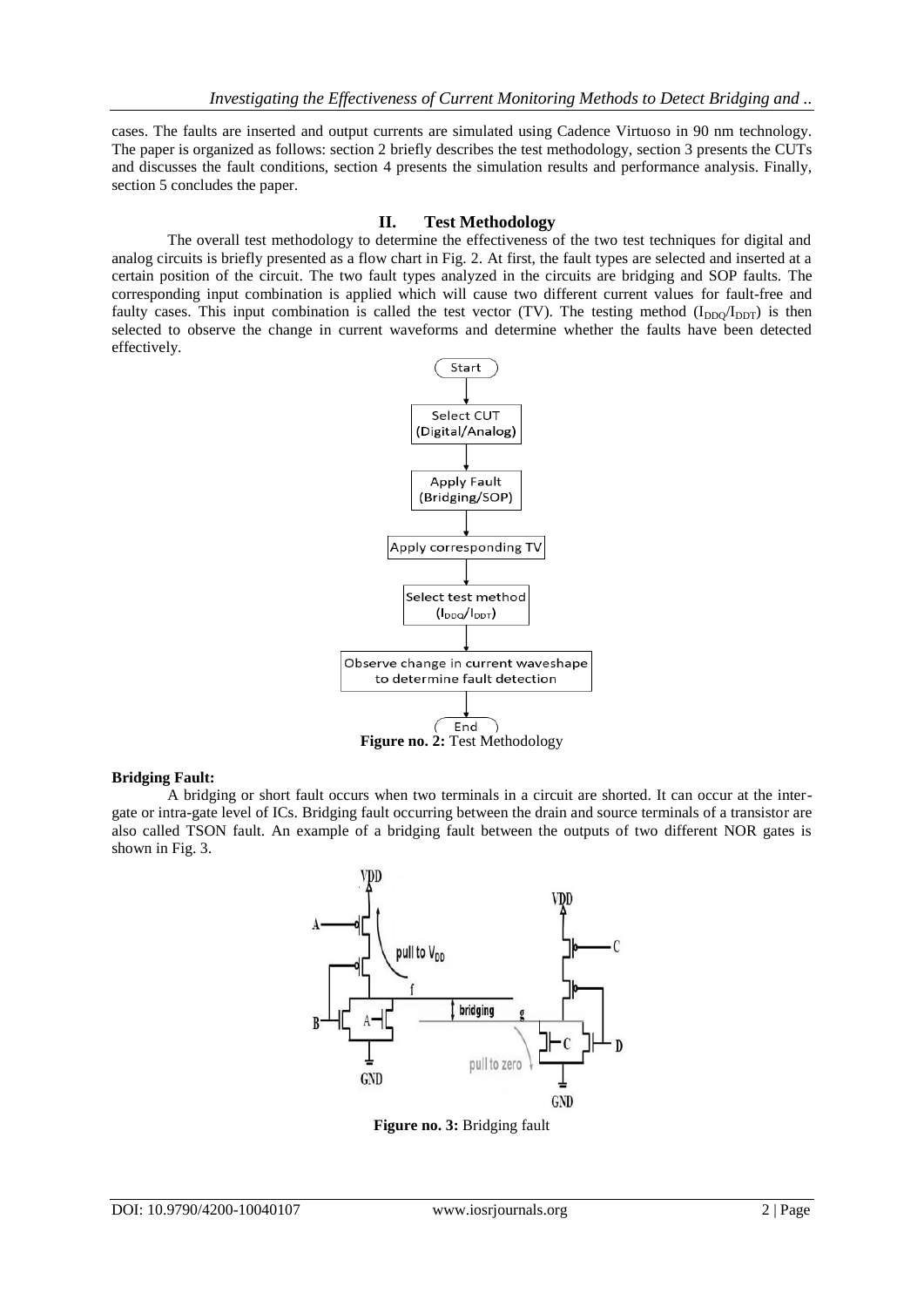#### **Stuck-Open Fault:**

A SOP fault creates a high impedance between two points in a circuit which allows negligible or no current flow. At transistor level, a SOP fault means that the transistor never conducts any current. Testing of a SOP fault requires a two pattern test, where the output is first set at a logic level through the initialization vector (IV) and then the TV is applied to propagate the fault to the output node. An example of a transistor SOP fault is shown in Fig. 4, where transistor  $P_1$  is SOP and disconnects a connection between  $V_{DD}$  and source of  $P_2$ . First, the IV  $\langle 10 \rangle$  is applied to set the output at logic 0. In the next step, the TV  $\langle 00 \rangle$  is applied which will result to an output logic 1 for fault-free, but an indeterminate logic or floating node during faulty case. Therefore, it becomes difficult for SOP faults to be detected by logic level.



**Figure no. 4:** Stuck-open fault

### **Test Circuits:**

The digital combinational circuit selected for the analysis is based on the following Boolean functions given by equations (1-3). The overall test circuit with fault locations is shown in Fig. 5 which consists of an inverter and two NAND gates. The current  $I_{DDQ}$  in the circuit is the steady-state current for a fixed input combination and the current  $I_{\text{DDT}}$  is the transient current during switching state between any two consecutive input combinations.

> $f_3 = f_1 f_2$ (1)  $f_1 = \overline{x_1}$  $(2)$

$$
f_2 = \frac{x_1}{x_1 x_2} \qquad (3)
$$



The analog circuit chosen for the analysis is a basic single stage CMOS operational amplifier which is operated as a comparator. The SOP and bridging fault locations are shown in Fig. 6. The  $I_{DDQ}$  current in an amplifier circuit is the steady-stage sinusoidal current which flows during the normal amplifying operation of the circuit. The  $I_{DDT}$  current in the circuit is defined as the transient current which occurs when the inputs V+ or V- are switched on.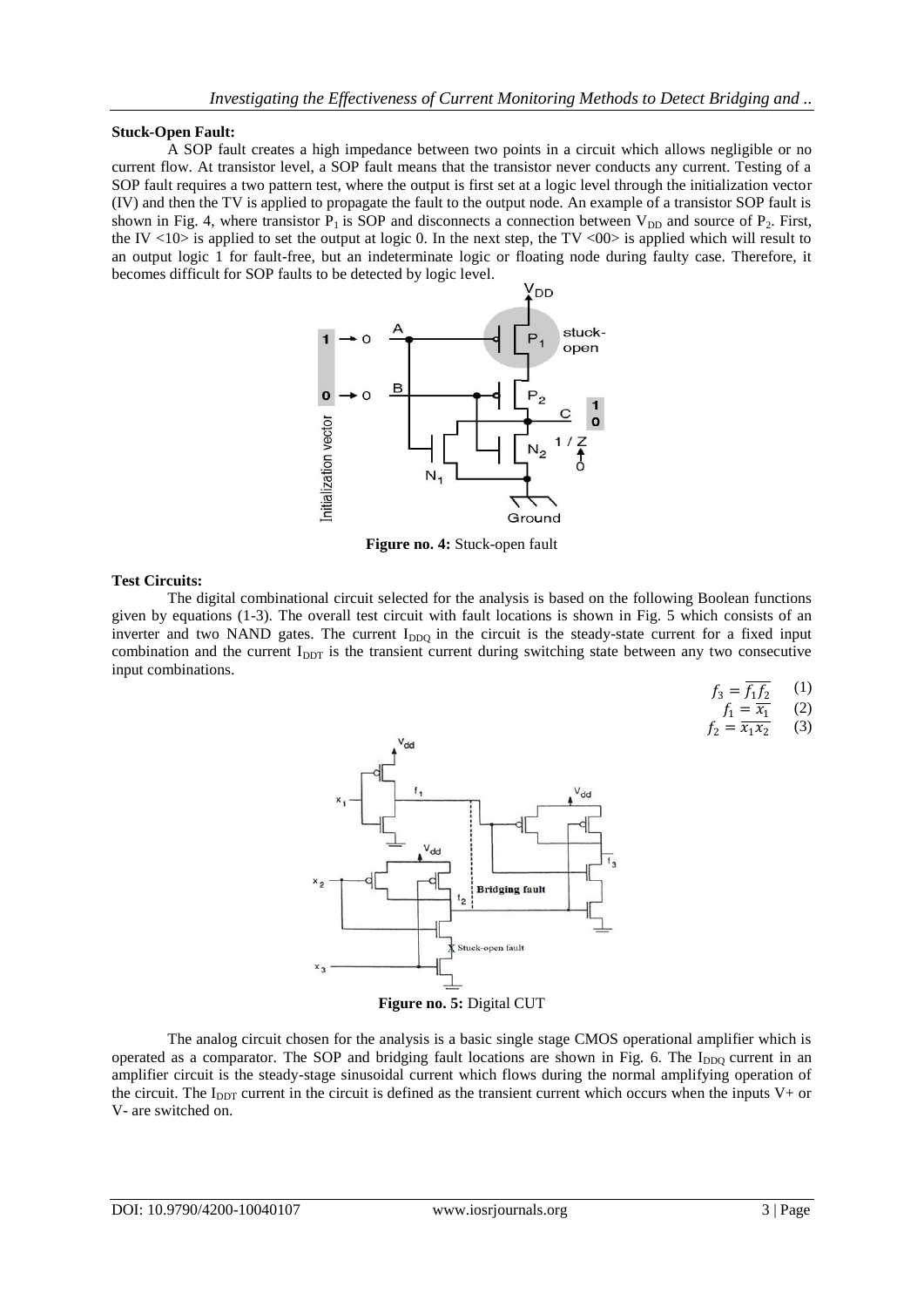

# **III. Simulation Results and Discussions**

The simulation of the circuits are carried out in 90 nm technology using Cadence Virtuoso platform. The supply voltage is 1.2V and the width of all transistors are 120 nm for both circuits.The digital circuit is first analyzed. Figure 7 shows the input signals and fault-free output voltage of the digital CUT. The bridging fault is applied as shown in Fig. 5 and the output voltage and current are observed. For the fault to propagate to the output logic, the outputs  $f_1$  and  $f_2$  should be different i.e. if  $f_1 = 1$ , then  $f_2 = 0$  and vice-versa. The corresponding input combinations required and the resultant output voltage for fault-free and faulty cases are shown in Table 1. During the fault, the shorted  $f_i$ - $f_j$  node holds an intermediate voltage level below 0.5V for all TVs and is interpreted as logic 0 by the second NAND gate. Therefore, the output logic is same for both fault-free and faulty cases and the fault remains undetected through the voltage method.





| Intermediate node |    | Inputs |       |       | Outputs    |        |
|-------------------|----|--------|-------|-------|------------|--------|
|                   | F, | $X_1$  | $X_2$ | $X_3$ | Fault-free | Faulty |
|                   |    |        |       |       |            |        |
|                   |    |        |       |       |            |        |
|                   |    |        |       |       |            |        |
|                   |    |        |       |       |            |        |

The  $I_{DDQ}$  and  $I_{DDT}$  current curves for fault-free and faulty cases are shown in Fig. 8. The  $I_{DDQ}$  curve clearly indicates the presence of a fault by the increased magnitude in the quiescent current level for the faulty state compared to the fault-free state. For the I<sub>DDT</sub> testing method, although the fault can be detected from the decreased slope of the transient current during the input switching, the fault-free and faulty  $I_{DDT}$  current curves are difficult to compare.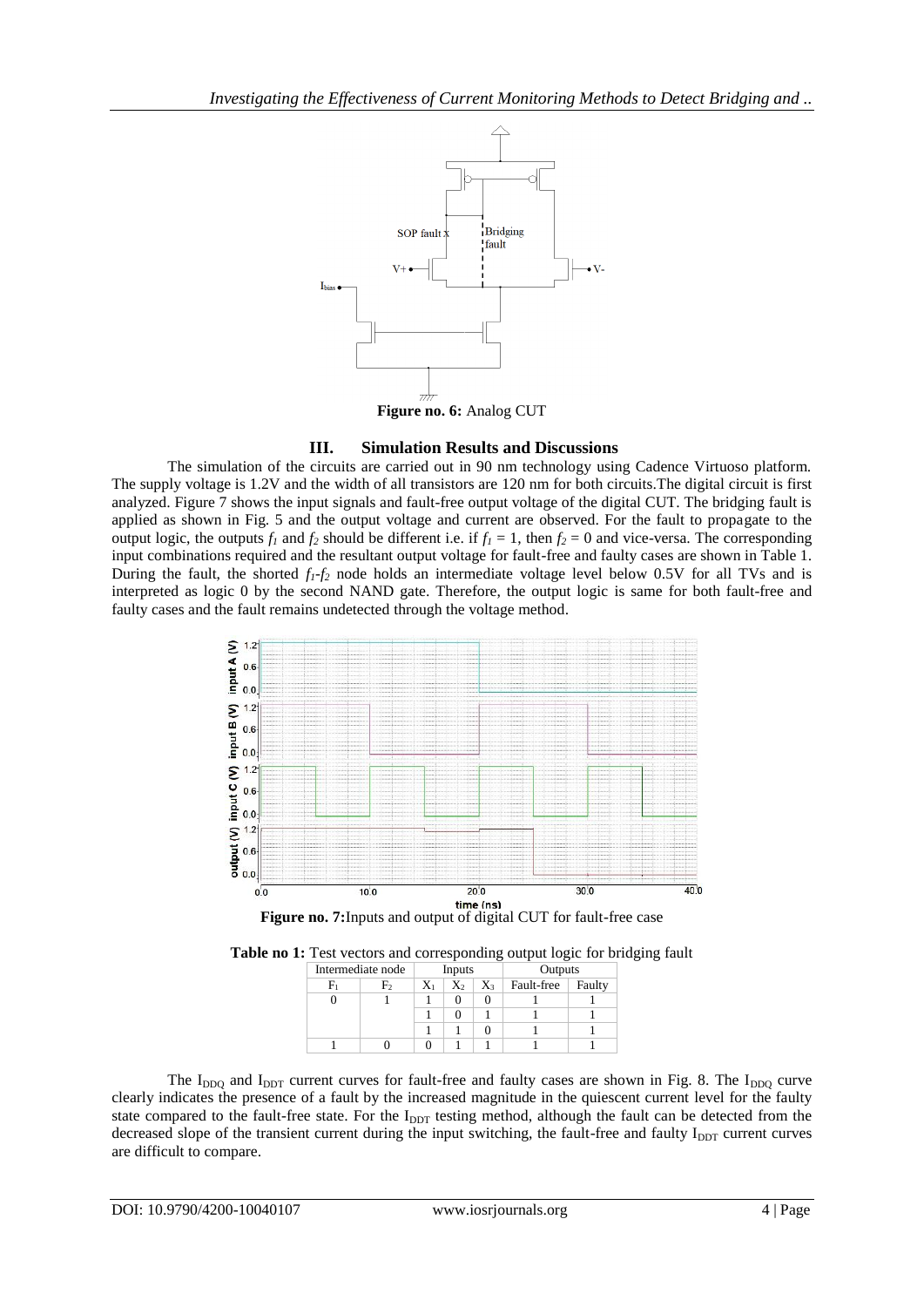

Figure no. 8: (a) I<sub>DDQ</sub> and (b) I<sub>DDT</sub> current curves for the digital CUT with bridging fault

After the circuit is tested for bridging fault, the SOP fault is injected and the IV  $\langle x_1 x_2 x_3 \rangle = \langle 010 \rangle$  is applied for the two pattern test. This input combination sets the nodes f1 and f2 at logic 1 and the output at logic 0. The TV  $\langle x_1 x_2 x_3 \rangle = \langle 011 \rangle$  is then applied to propagate the fault which will result to an output logic of 1 for fault-free case and 0 for faulty case. The voltage and I<sub>DDT</sub> current outputs in Fig. 9 and 10 shows that the SOP fault can be successfully detected from both logic and current testing methods. The I<sub>DDT</sub> testing method indicates the fault by a delayed rise of the transient current during the switching state. Since there is no significant change in quiescent current for a SOP fault, the I<sub>DDQ</sub> testing method is ineffective for SOP fault detection in digital circuits.

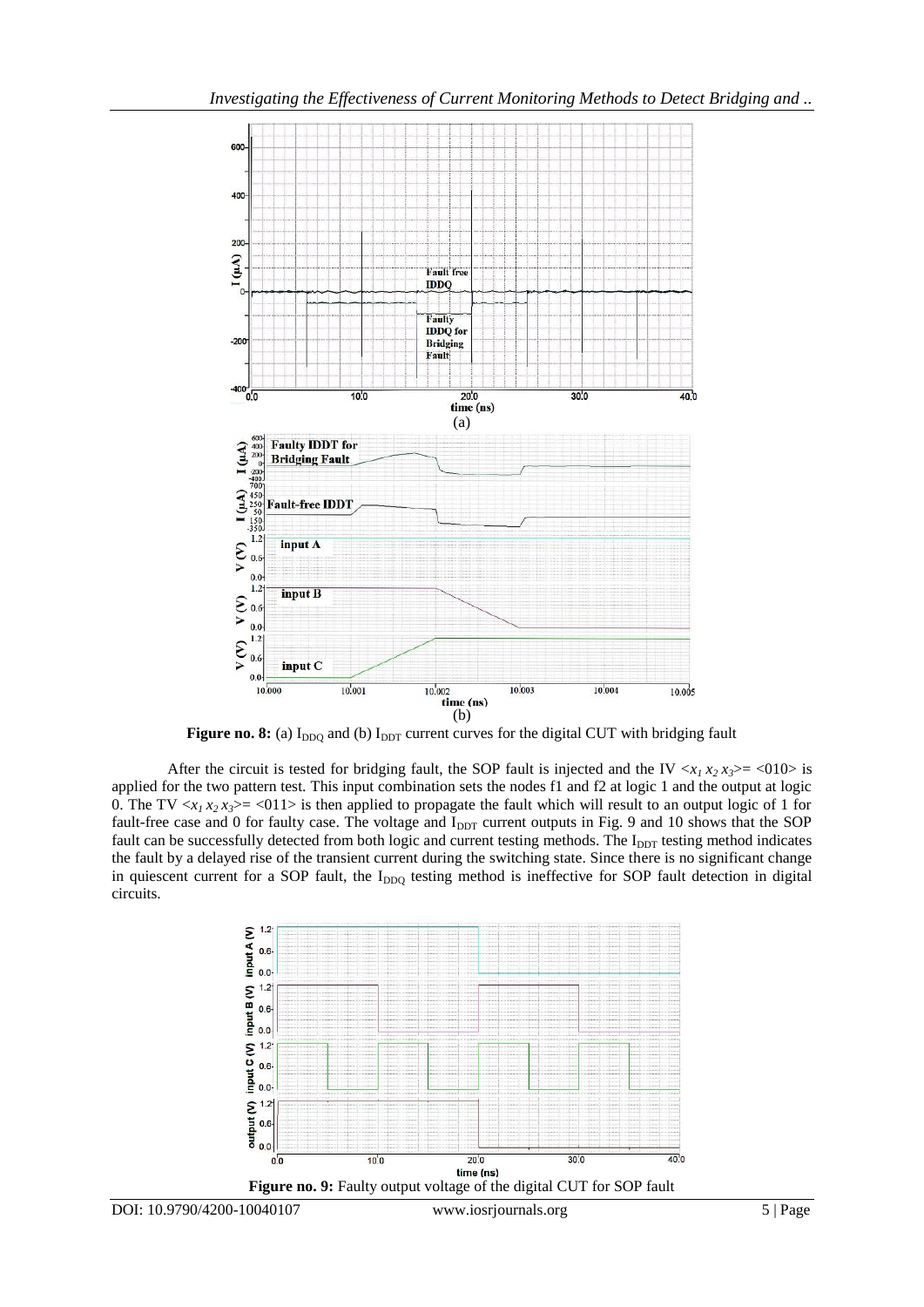

Next, the effectiveness of the two methods in analog circuits for the two fault types are analyzed with a CMOS operational amplifier. Both faults are individually applied and the instantaneous current curves are observed. Two input signals of 200 MHz with different amplitudes at V+ and V- are applied after a certain time to observe both  $I_{DDQ}$  and  $I_{DDT}$  currents in the circuit. Figure 11 shows the current curves of the amplifier for both faults. It can be observed that for both types of fault, the overall DC offset value of the sinusoidal steady-state current changes. For a bridging fault, the quiescent current increases, whereas it decreases for a SOP fault. The peak-peak amplitude of the current also decreases significantly for the SOP fault. Therefore, it can be concluded that the IDDQ testing method successfully detects both faults in the amplifier. However, the transient switching currents when the inputs are applied, for both fault-free and faulty cases, cannot be differentiated to effectively identify the presence of a fault. This indicates that the IDDT testing method is ineffective for bridging or SOP fault detections in analog circuits.